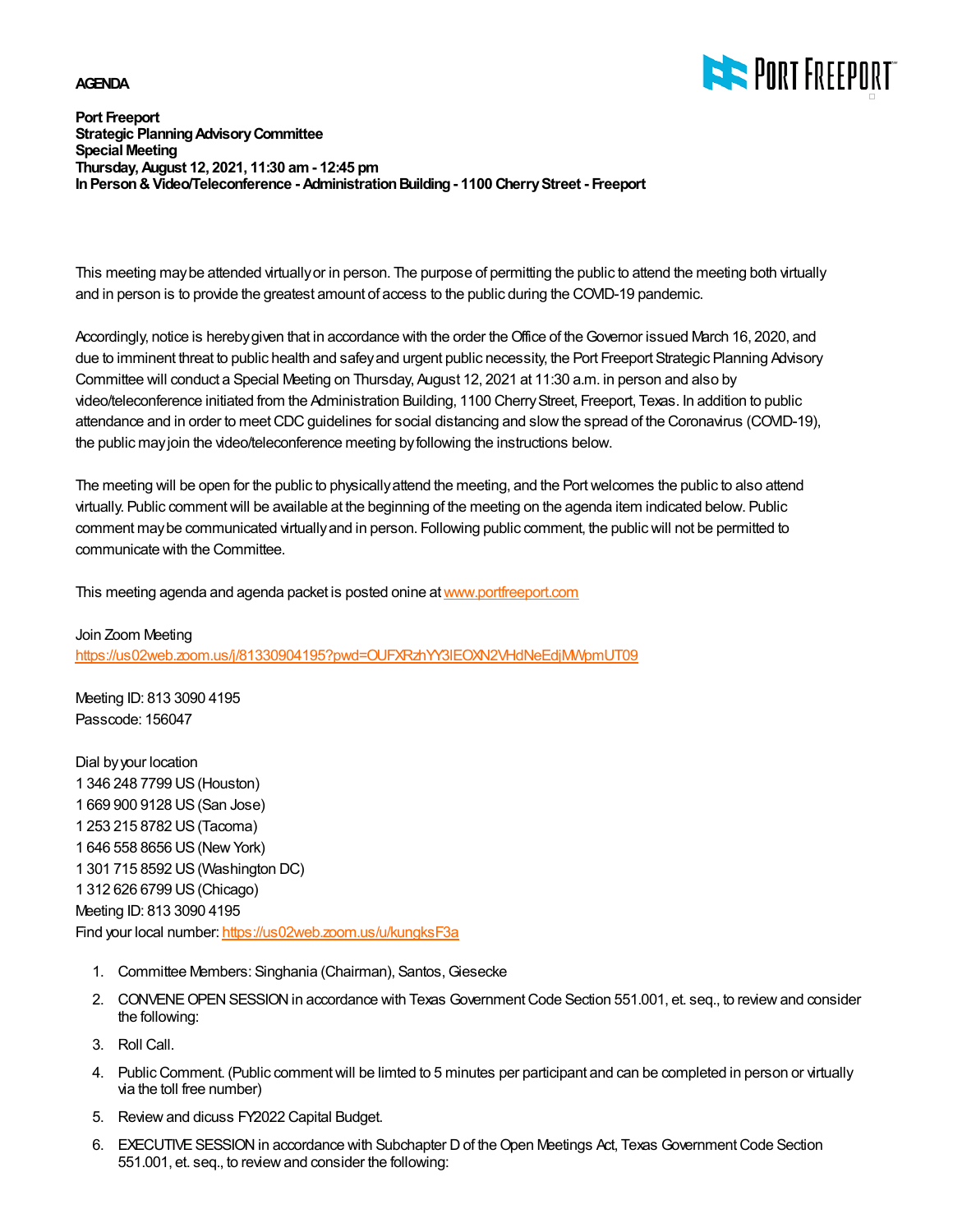- A. Under authority of Section 551.072 (Deliberation of Real Property Matters) for discussion regarding:
	- 1. Discussion regarding the potential exchange, lease, or value of real property located in Freeport, Texas, including but not limited to the area known as the East End of Freeport and bordered by or adjacent to the following streets: FM 1495; East 2nd Street; Terminal Street and East 8th Street in Freeport, Texas.
	- The potential purchase, exchange, lease or value of real property located at Port Freeport, including but not 2. limited to the real property located at and contiguous to Berths 1, 2, 5 and 7.
	- The potential exchange, lease, or value of real property located at Port Freeport, including but not limited to 3. Parcels 14, 27 and 34.
- 7. RECONVENE OPEN SESSION:
- 8. Adjourn.

The Committee does not anticipate going into a closed session under Chapter 551 of the Texas Government Code at this meeting for any other items on the agenda, however, if necessary, the Committee may go into a closed session as permitted by law regarding any item on the agenda.

tyles,

Phyllis Saathoff, Executive Director/CEO **PORT FREEPORT** 

In compliance with the Americans with Disabilities Act, the District will provide for reasonable accommodations for persons attending its functions. Requests should be received at least 24 hours in advance.